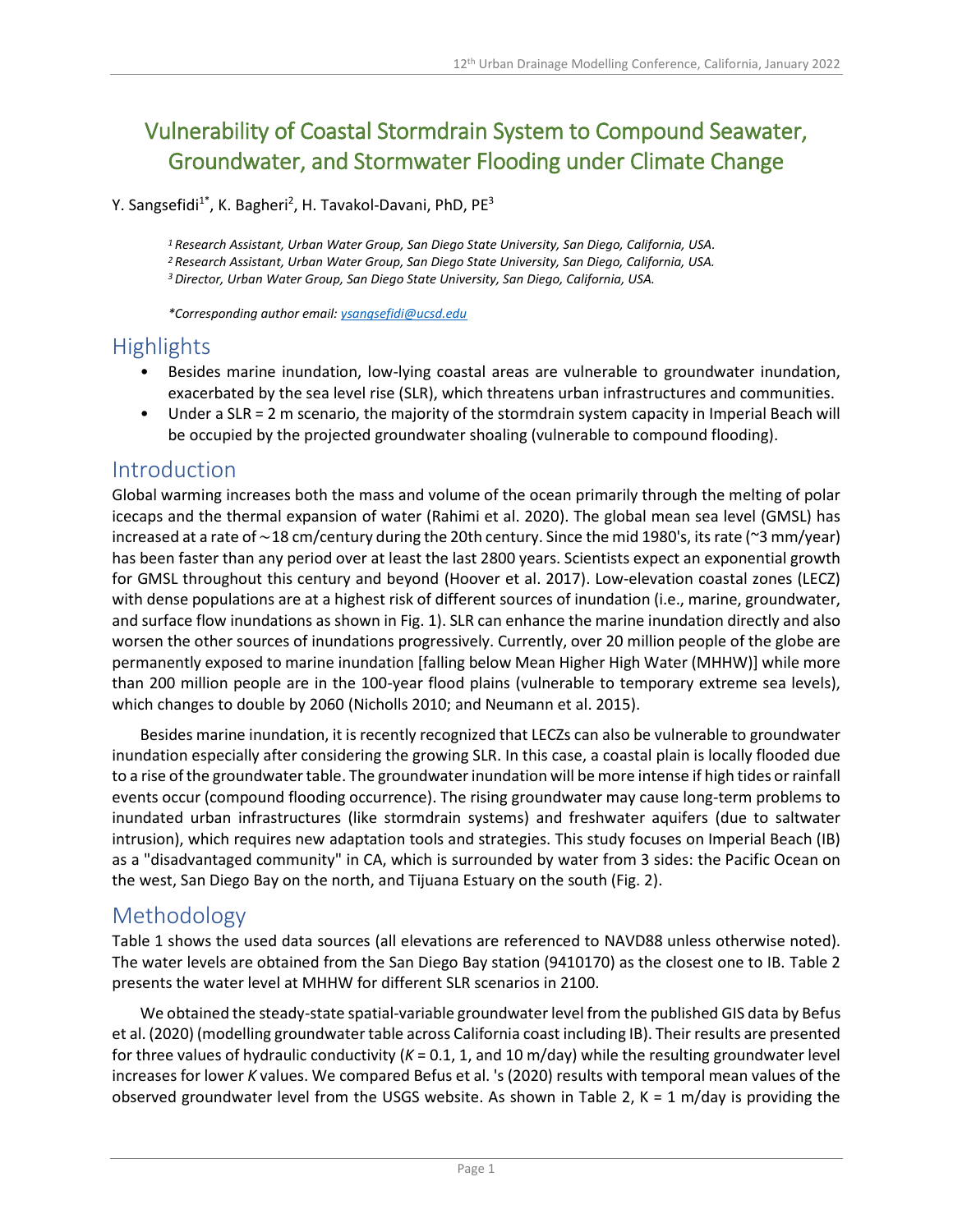most accurate prediction for the groundwater level in IB ( $R^2 > 0.94$  and average error < 30%) while K = 0.1 m/day corresponds to the worst-case scenario for the groundwater emergence and shoaling.

The elevation of upstream and downstream edges of stormdrain lines are stored in the available layer. However, a significant part of the data has unknown values, which was removed from our analysis.





Fig. 1. Different sources of inundation **Fig. 2.** IB surrounded by water bodies

<span id="page-1-1"></span>

**Table 1.** Description of data sources used in this study

<span id="page-1-2"></span><span id="page-1-0"></span>

| Data                          |                          | Source                                 |                                                 | Description                                                                                                                                                   |  |
|-------------------------------|--------------------------|----------------------------------------|-------------------------------------------------|---------------------------------------------------------------------------------------------------------------------------------------------------------------|--|
| Digital Elevation Model (DEM) |                          | <b>SANDAG ArcGIS Server</b>            |                                                 | Resolution: 2.5 ft $\times$ 2.5 ft                                                                                                                            |  |
| Water/tide level              |                          | NOAA-Tides and Currents                |                                                 | See Table 2 for 19-year MHHW and SLR scenarios                                                                                                                |  |
| Groundwater<br>level          | Observed data<br>point   | USGS-National Water Information System |                                                 | No active groundwater site in IB (used adjacent sites)<br>High temporal variations (used mean values)                                                         |  |
|                               | Modelled spatial<br>data | Befus et al. (2020)-MODFLOW models     |                                                 | Resolution: $10 \text{ m} \times 10 \text{ m}$<br>$K = 0.1$ , 1, 10 m/day (Hydraulic Conductivity)<br>Tidal datums = MHHW and LMSL<br>SLR scenarios = $0-5$ m |  |
| Elevation of stormdrain lines |                          | City of Imperial Beach                 |                                                 | Having some missing data                                                                                                                                      |  |
|                               |                          |                                        | Table 2. Studied scenarios in the present study |                                                                                                                                                               |  |
| Scenario no.                  |                          | SLR(m)                                 | Water level at MHHW (m)                         | K(m/day)                                                                                                                                                      |  |
|                               |                          | 0 (present condition)                  | 1.658                                           |                                                                                                                                                               |  |
|                               | 2                        | 1 (moderate SLR)                       | 2.658                                           | 1 (most accurate)                                                                                                                                             |  |
|                               | 3                        | 2 (high SLR)                           | 3.658                                           |                                                                                                                                                               |  |
|                               | 4                        | 0 (present condition)                  | 1.658                                           |                                                                                                                                                               |  |
|                               | 5                        | 1 (moderate SLR)                       | 2.658                                           | 0.1 (worst case)                                                                                                                                              |  |
|                               | 6                        | 2 (high SLR)                           | 3.658                                           |                                                                                                                                                               |  |

# <span id="page-1-3"></span>Results and discussion

[Fig. 3](#page-1-4) shows the marine-tidal inundation at MHHW, which clearly enlarges with SLR[. Fig. 4](#page-2-0) (obtained through a comparison between the elevations of the stormdrain system and groundwater) classifies the stormdrain lines into three different types. As sea level rises, more lines will be inundated by groundwater. Due to its unique situation, IB is vulnerable to SLR, through which a significant part of the stormdrain system capacity may be occupied by subsequent groundwater rise. This will



**IB** Boundary

Marine-tidal inundation, MHHW, SLR = 0 m Marine-tidal inundation, MHHW,  ${\rm SLR}=1~{\rm m}$ 

Marine-tidal inundation, MHHW, SLR = 2 m

<span id="page-1-4"></span>**Fig. 3.** Marine-tidal inundation regions for different SLRs